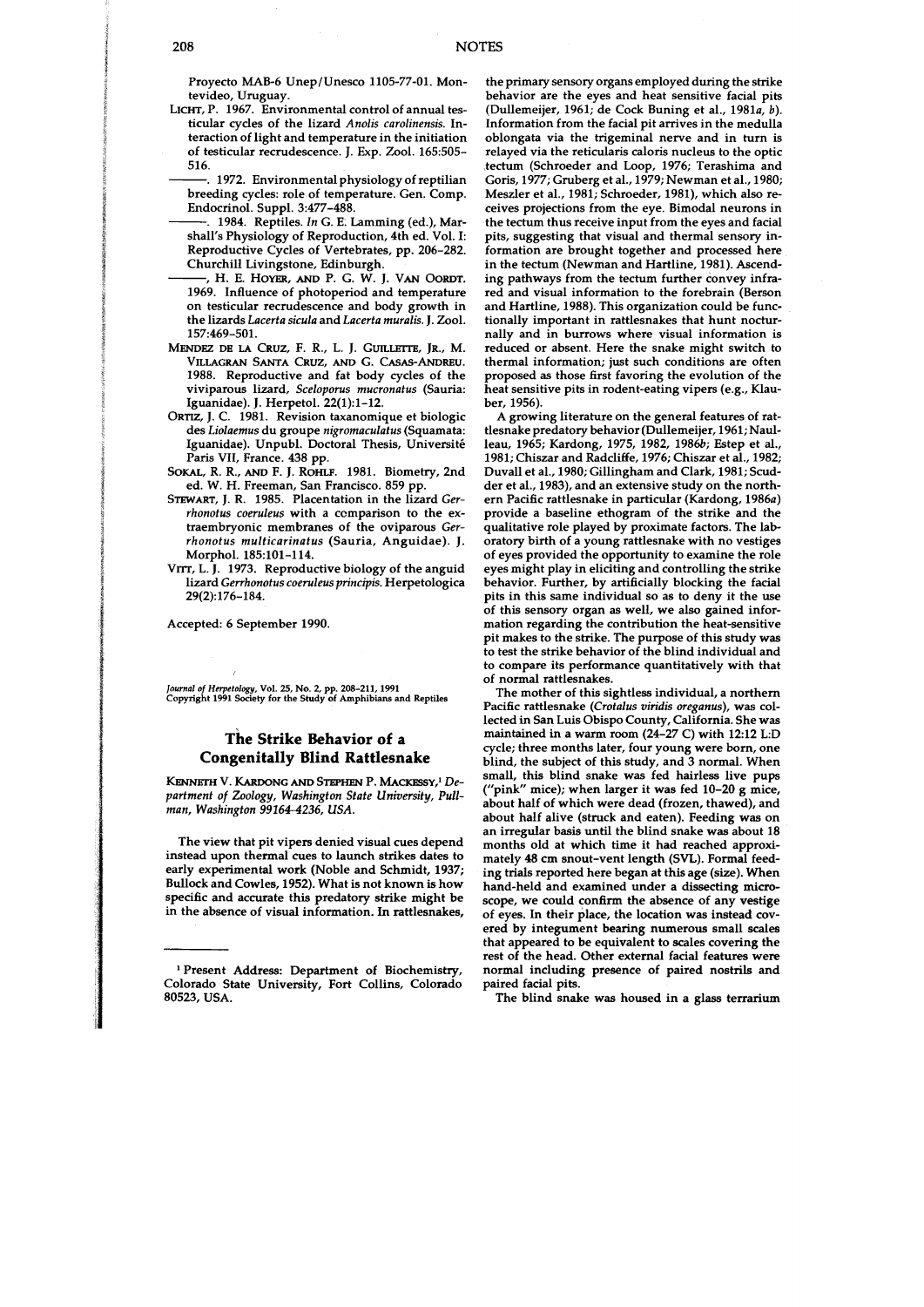|                                       | Normal rattlesnakes                               | <b>Blind rattlesnake</b>                           |                                                |
|---------------------------------------|---------------------------------------------------|----------------------------------------------------|------------------------------------------------|
|                                       |                                                   | Pits exposed                                       | Pits covered                                   |
| Strike frequency (%) (strikes/trials) | 98.7 (150/152)                                    | 98.0 (48/49)                                       | 26.7(4/15)                                     |
| Time-to-death (sec) (N)               | 288.2 (150)<br>(range 5.0–5700,<br>$SD \pm 907.1$ | 242.6 (40)<br>(range 113.1-4511.1,<br>$SD \pm 715$ | 423.3(4)<br>(range 44.0-922.0,<br>$SD = 366.3$ |
| Released (%) (released/strikes)       | 88.7% (133/150)                                   | 92.5% (37/40)                                      | $100\% (4/4)$                                  |
| Region struck (%)                     |                                                   |                                                    |                                                |
| Anterior (N)                          | 79.7 (114)                                        | 70.0 (28)                                          | (1)                                            |
| Mid-section (N)                       | 16.8(24)                                          | 15.0(6)                                            | (0)                                            |
| Posterior (N)                         | 3.5(5)                                            | 15.0(6)                                            | (3)                                            |

**TABU** 1. Comparison of predatory performance between normal rattlesnakes and the blind rattlesnake with its facial pits exposed or covered.

approximately  $50 \times 50 \times 90$  cm and kept in a warm room (22-30 C) maintained at L:D 12:12 year round under standard safety conditions (Gans and Taub, 1964). The feeding trials were also performed while this individual was in this cage and followed methods detailed elsewhere (Kardong, 1986 $a$ ). Prior (>1 hr) to presentation of a preweighed "white" mouse (Swiss/ Webster strain), the wire cage top was replaced with a sheet of clear plexiglass with two holes (6 cm diam.) cut at opposite ends. Opaque plastic tubes (6 cm diam., 30 cm long) were placed through and suspended from these holes into the cage, but ended about 7 cm above the bottom of the cage. Several sheets of newspaper were taped around the outside of the cage. When introduced, mice were dropped down these tubes at the end of the cage farthest from the snake's head. After introduction of a mouse, the investigator left the room and monitored (and videotaped) the ensuing events via a remote video camera held by a tripod directly above the cage. Such trials were run approximately once per month but no more frequently than every 14 days. In all, 49 feeding trials were performed to determine the strike frequency (number of strikes per presentations). In 40 of these trials additional performance variables of the strike were scored, including the site struck on the mouse, whether the mouse was held or released, and envenomation success as measured by the time-to-death (absolute time from strike to last movement by the prey). Kardong  $(1986a)$ presents more detailed discussion of each variable. In fifteen separate feeding trials, a small ball of Styrofoam® was fitted into each facial pit and then additionally covered with thermally opaque tape (standard black electrician's tape) to deny this sightless individual use of the sensory facial pits. The blind and now pit-covered rattlesnake was then tested again in similar feeding trials. Its strike behavior was compared to "normal" (sighted, pits uncovered) rattlesnakes of the same species run in similar feeding trials, 152 trials for strike frequency, and 143 trials while scoring other variables. Thirty-three normal rattlesnakes were used to produce these frequency and variable data; no single individual contributed more than 5% of the trials. These 33 were part of the database in earlier studies and used rattlesnakes of the same size class as the blind rattlesnake (Kardong, 1986a). Tests for statistical significance in these comparisons used analysis of variance **(ANOVA),** in particular the general least squares (GLM) algorithm part of the SAS79 package (Helwig and Council, 1979).

As summarized in Table 1, the blind rattlesnake struck live mice frequently but this frequency fell when the facial pit was covered. The blind snake also tended to deliver its strikes to the anterior end of the mouse, producing an average time-to-death following the strike of 242.6 sec. Compared to normal sighted rattlesnakes, there was no significant difference in this time-to-death  $(P > 0.7)$ , nor in the propensity to strike the anterior region of the mouse  $(P > 0.2)$ . As with sighted rattlesnakes, the mice struck by the blind snake were commonly released after the strike (88.5% of the trials). On those few occasions when mice were held, they were generally small  $(<15$  g). However, unlike normal rattlesnakes (Kardong, 1986a), envenomation by the blind individual led to no significant differences ( $P > 0.5$ ) in time-to-death between mice released compared to those held.

Without benefit of visual information, the blind snake was statistically similar to normal rattlesnakes in striking frequency, targeting of the anterior end of the prey, and inclination to release prey following the strike. (Only in time-to-death following strikeand-hold did the blind snake differ from normal snakes, perhaps due to differences in venom composition between California and Washington Crotalus **vin'dis** oregaws). However, during trials when pits were covered in the sightless individual, strike frequency decreased to almost one-fourth that of normal rattlesnakes.

The fact that this sightless snake struck and usually made contact with the prey is consistent with the view (Dullemeijer, 1961) that senses other than or in addition to vision play a large role in eliciting and directing the strike. When pits were covered, the sightless snake was less able to initiate a strike. This implies that the facial pits which monitor thermal information exclusively (de Cock Buning et al., 1981a, b) are, along with the eyes, primary sensory receptors in the strike. Certainly snakes possess other possible sensory systems, including chemoreceptors such as the vomeronasal organ and nasal passage (Chiszar and Radcliffe, 1976; Graves and Duvall, 1985), mechanoreceptors in the skin (Proske, 1969), and possible accessory thermal organs (Hensel, 1973; Chiszar et al., 1986). However, the inability or disinclination to strike when the eyes and facial pits were covered implies that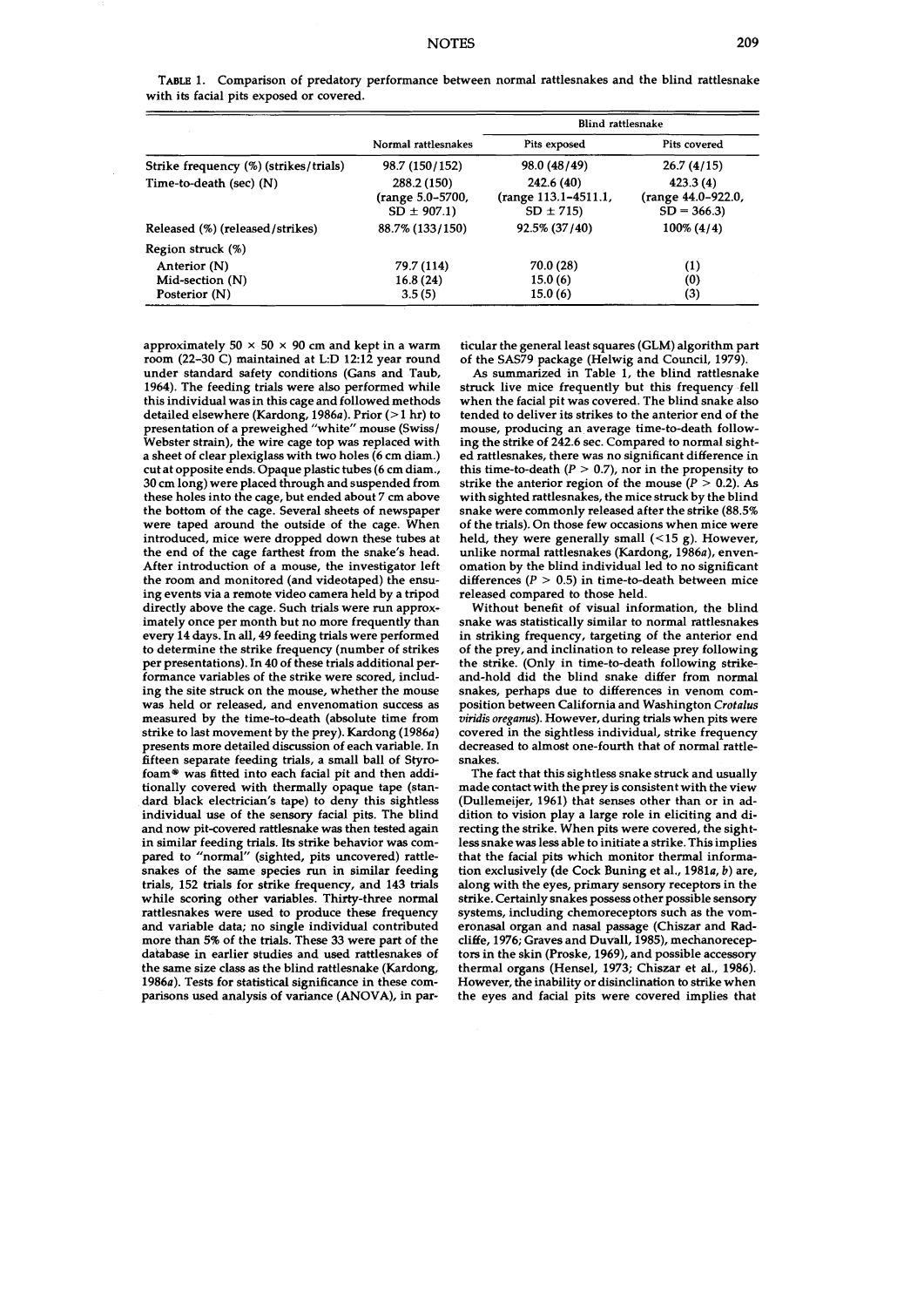these remaining sensory organs are collectively insufficient to compensate equally for the absence of visual and thermal information. Conversely, this implies that the eyes and facial pits, as many have argued  $(e.g., de Cock Buning, 1983a, b)$ , are the primary sensory systems, at least for the rattlesnake strike. The ability of the sightless snake to produce near-normal strikes based largely upon thermal information gathered via the facial pit supports the idea that the facial pits can allow the snake to strike prey effectively when visual information is unavailable. The extent to which learning during the first 18 months of life contributed to this snake's performance is unknown.

Earlier studies noted that "blind" rattlesnakes could still strike (Dullemeijer, 1961). Our trials show that this sightless individual not only made successful contact with prey but accurately targeted the strikes to the more vulnerable (Kardong, 1986a) anterior region. This ability to aim the strike at specific regions supports the suggestion (Kardong, 1986a) that rattlesnakes use the thermal image presented by the mouse to form a differentiated regional image of the prey. Results of the present study also support the suggestion based upon nervous system circuitry that the infrared system is used not only in orientation but also in discrimination of form (Berson and Hartline, 1988).

## LITERATURE CITED

- BERSON, D. **M.,** AND P. H. HARTLINE. 1988. A tectorotundo-telencephalic pathway in the rattlesnake: Evidence for a forebrain representation of the infrared sense. J. Neurosci. 8(3):1074-1088.
- BULLOCK, T. H., AND R. B. COWLES. 1952. Physiology of an infrared receptor: the facial pit of pit-vipers. Science, N.Y. 115:541-542.
- CHISZAR, **D.,** AND C. W. RADCLWFE. 1976. Rate of tongue flicking by rattlesnakes during successive stages of feeding on rodent prey. Bull. Psych. Soc. 7(5):485-486.
	- , C. ANDREN, G. NILSON, B. O'CONNELL, J. S. MESTAS, H. M. SMITH, AND C. W. RADCLIFFE. 1982. Strike-induced chemosensory searching in Old World vipers and New World pit vipers. Anim. Learn. Behav. 10(2):121-125.
- , D. **WICKMAN, AND** J. COLTON. 1986. Sensitivity to thermal stimulation in prairie rattlesnakes (Crotalus viridis) after bilateral anesthetization of the facial pits. Behav. Neural Biol. 45(1):143-149.
- COCK BUNNING, T. DE. 1983a. Thermal sensitivity as a specialization for prey capture and feeding in snakes. Amer. Zool. 23(2):363-375.
	- . 1983b. Thresholds of infrared sensitive tectal neurons in Python reticulatus, Boa constrictor and Agkistrodon rhodostoma. J. Comp. Physiol. 151(A): 461-467.
	- , R. C. GORIS, AND S. TERAHIMA. 1981a. The role of the thermosensitivity in the feeding behavior of the pit viper Agkistrodon blomhoffi brevicaudus. Japan. J. Herpetol. 9(1):7-27.
- 5. TERASHIMA, AND R. C. GORIS. 1981b. Crotaline pit organs analysed as warm receptors. Cell. Mol. Neurobiol. 1(1):69-95.
- **DUUEMRIJER,** P. 1961. Some remarks on the feeding behavior of rattlesnakes. Proc. Kon. Ned. Akad. 64:383-396.
- DUVALL, D., K. M. SCUDDER, **AM)** D. CHISZAR. 1980. Rattlesnake predatory behavior: mediation of prey discrimination and release of swallowing by cues arising from envenomated mice. Anim. Behav. 28(3):674-683.
- **ESTEP,** K., T. **POOLE,** C. W. RADCLIFFE, B. O'CONNELL, AND D. CHISZAR. 1981. Distance traveled by mice after envenomation by a rattlesnake (C. viridis). Bull. Psychon. Soc. 18(2):108-110.
- **GANS,** C., AND A. TAUB. 1964. Precautions for keeping poisonous snakes in captivity. Curator 7(3): 196-205.
- GILLINCHAM, **j.** *C.,* **AND** D. L. CLARK. 1981. An analysis of prey searching behavior in the western diamondback rattlesnake, Crotalus atrox. Behav. Neurol. Biol. 32(2):235-240.
- GRAVES, B. M., **AND** D. **DWALL.** 1985. Avomic prairie rattlesnakes (Crotalus viridis) fail to attack rodent prey. Z. Tierpsychol. 67:161-166.
- GRUBERG, E. R., E. KICLITER, E. A. NEWMAN, L. **KASS,** AND P. **HARTLINE.** 1979. Connections of the tectum of the rattlesnake Crotalus viridis: an HRP study. J. Comp. Neurol. 188(1):31-42.
- HELWJG, J.T., **AND** K. A. COUNCIL. 1979. SAS User's Guide, 1979 Edition. SAS Institute, Inc., Cary, North Carolina. 494 pp.
- HENSEL, H. 1973. Cutaneous thermoreceptors. In A. Iggo (ed.), Handbook of Sensory Physiology 2:79- 110. Springer-Verlag, New York.
- KARDONG, K. V. 1975. Prey capture in the cottonmouth snake (Agkistrodon piscivorus). J. Herpetol. 4(2):169-175.
- . 1982. Comparative study of changes in prey capture behavior in the cottonmouth  $(A$ gkistrodon piscivorus) and Egyptian cobra (Naja haje). Copeia 1982(2):337-343.
- . 1986a. The strike behavior of the rattlesnake, Crotalus viridis oreganus. J. Comp. Psych. 100(3):304-314.
- 1986b. The predatory strike of the rattlesnake: when things go amiss. Copeia 1986(3):816- 820.
- KLAUBER, L. M. 1956. Rattlesnakes, Their Habits, Life Histories, and Influence on Mankind. Univ. California Press, Berkeley. 2 vols. 1476 pp.
- MSZLW, **R. M.,** C. **R.** AUKER, AND **w. 0.** CARPENTER. 1981. Fine structure and organization of the infrared receptor relay, the lateral descending nucleus of the trigeminal nerve in pit vipers. J. Comp.. Neurol. 196(4):571-584.
- NAULLEAU, G. 1965. La biologie et le comportment prédateur de Vipera aspis au laboratoire et dans la nature. Bull. Biol. France Belgique 99295-524.
- NEWMAN, E. A., E. R. GRUBERG, AND P. H. **HARTLINE.**  1980. The infrared trigemino-tectal pathway in the rattlesnake and in the python. J. Comp. Neurol. 191(3):465-477.
- AND P. H. HARTLINE. 1981. Integration of visual and infrared information in bimodal neurons of the rattlesnake optic tectum. Science 213(4509):789-791.
- NOBLE, G. K., AND A. **SCHMIDT.** 1937. Structure and function of the facial and labial pits of snakes. Proc. Amer. Phil. Soc. 77:263-288.
- PROSKE, U. 1969. Vibration-sensitive mechanoreceptors in snake skin. Exp. Neurol. 23(1):187-194.